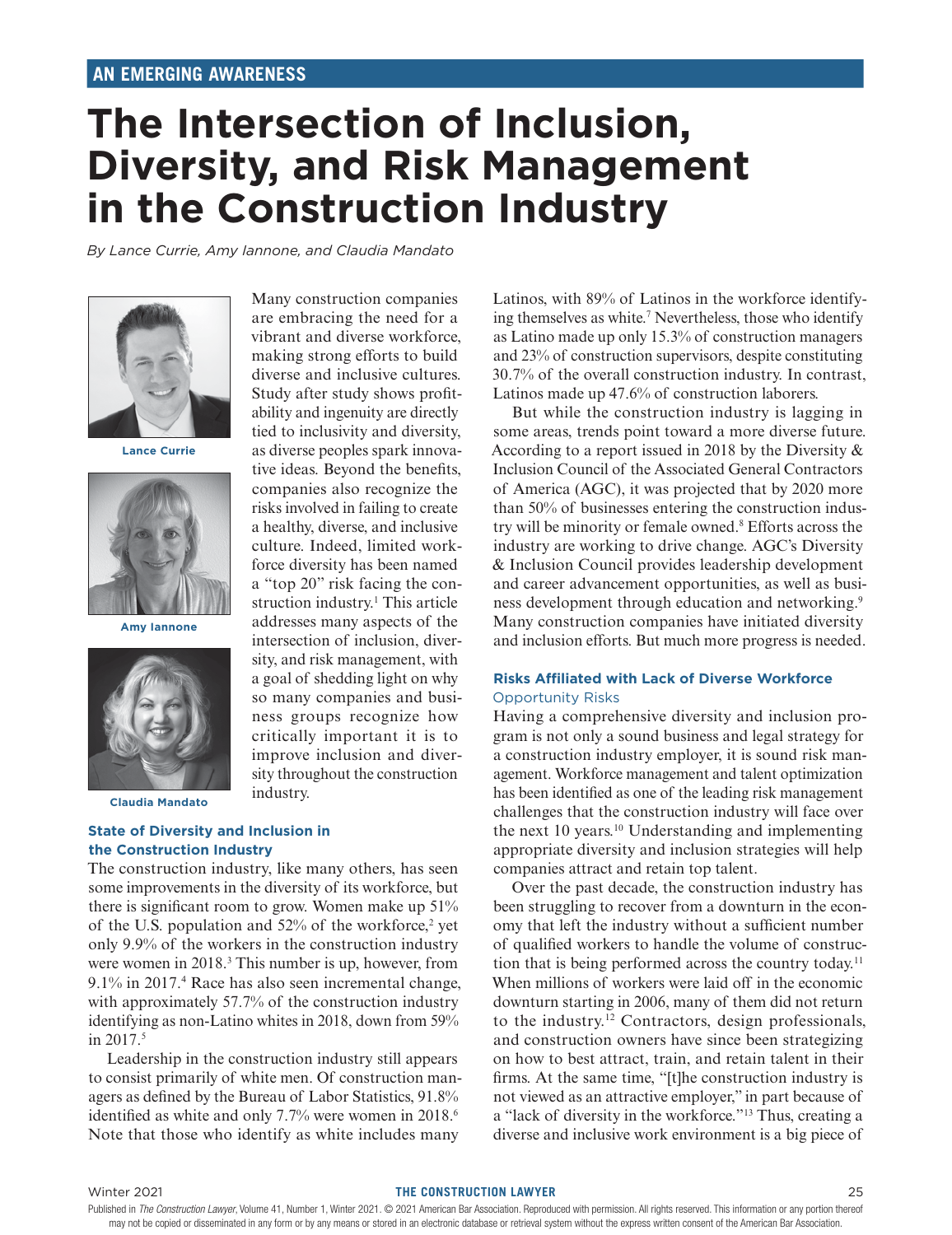a comprehensive strategy to maximize talent and maintain a competitive business.

Many construction industry employers have adopted diversity and inclusion programs to assist them in attracting, retaining, and motivating their workforces.14 Construction is a people business, and companies in the industry are all competing for the best talent. Creating a company culture that supports inclusion, empowerment, and respect for individuals can result in a competitive advantage.15

Initially, it is important to understand that "diversity" and "inclusion" are two different things.<sup>16</sup> The concept of "diversity" is to hire a workplace that embraces "the full spectrum of human demographic differences—race, religion, gender, sexual orientation, age, socio-economic status, or physical disability. A lot of companies consider lifestyles, personality characteristics, perspectives, opinions, family composition, education level or tenure elements of diversity, too."17 On the other hand, the concept of "inclusion" is much more distinct. To achieve inclusion in the workplace, the workplace's diverse population must feel accepted and comfortable to be themselves in the workplace environment.<sup>18</sup> When employees feel like they belong and are included, they are more likely to share their ideas and unique perspectives.19 When diverse perspectives are shared and people feel like they belong, a company becomes more innovative and the work environment is energized.

Diversity and inclusion work together to create employee engagement, productivity, and company loyalty.20 But diversity and inclusion don't "just happen," especially in the construction industry. Construction employers must make a concerted effort to bring diversity and inclusion philosophy to their workplaces. Gallup research has shown that, in order to be successful, a diversity and inclusion program in the workplace must be based on three strategies: (1) respect the employee, (2) identify and value employee strengths, and (3) cultivate trust in leadership, which is fostered by leaders in the company doing the right thing and embracing a culture of openness and respect.21

It is risky for an employer in the construction industry to choose not to embrace diversity and inclusion. Some of these risks are quite evident when studying the current national focus on eliminating sexual violence and harassment in the workplace.<sup>22</sup> However, there also are more discrete negative outcomes for such employers. Companies that do not embrace diversity and inclusion often have a loss of engagement, productivity, and loyalty and find it hard to attract and retain the best talent in the workforce.<sup>23</sup>

Failing to embrace diversity and inclusion results in higher turnover and employee dissatisfaction and underperformance. The construction industry historically has experienced a turnover rate of almost 25%.24 This statistic, coupled with the industry's current scarcity of skilled and qualified labor, has made employee retention a key

focus for industry participants. Studies have proven that when employees feel included, employee turnover is mitigated.25 And even where employees do not leave a company, when employees do not feel included, employee productivity is compromised.26 A University of Houston study has confirmed that

employees lose an average of 53 minutes per day for 2.5 days each week over a 7.8-week time period from being impacted by an exclusive behavior. This equates to approximately 17.2 hours of paid time lost per employee per incident. For a company of 100 employees, 71% say they are exposed to an exclusive behavior an average of four times per year (total of 284 incidents). Of those, 18 (25%) employees are impacted, resulting in lost time because of the incident. That's a total loss of 4,885 hours of productivity due to exclusive behaviors.27

Further compounding the issues, technological advances and scarcity of labor have made the construction industry ripe for industry disruption.<sup>28</sup> Companies that fail to adopt a diversity and inclusion culture are less innovative, $29$  and as such are more susceptible to industry disruptions.

Research has confirmed that there is a strong link between diversity and a company's financial performance.30 A recent McKinsey report, using a data set of more than 1,000 global companies, affirmed that the likelihood of financial performance above national industry medians is greater when a company is in the top quartile for gender and cultural diversity.<sup>31</sup>

The McKinsey report also indicates a correlation between gender diversity on executive teams and superior financial profitability of the company.32 When a company has more women executives in "line roles" as opposed to "staff roles," this correlates more closely with the company's financial outperformance.<sup>33</sup>

The McKinsey report also finds that ethnic and cultural diversity on executive teams correlates to higher profitability when compared to peer companies with less executive ethnic and cultural diversity.<sup>34</sup> A study at MIT also has shown that gender-diverse companies generate 41% more revenue than non–gender diverse companies.35

The McKinsey report hypothesizes that the reason why companies that are more diverse on a gender and ethnic basis are more profitable is because they "are better able to attract top talent; to improve their customer orientation, employee satisfaction, and decision making; and to secure their license to operate."36 Companies that fail to embrace diversity and inclusion will ultimately suffer financially as they fall behind in both innovation and top talent.

Relationships are of critical importance in the construction industry, and many construction consumers are focused on diversity and inclusion as part of their own business objectives. As society continues to evolve

Published in The Construction Lawyer, Volume 41, Number 1, Winter 2021. © 2021 American Bar Association. Reproduced with permission. All rights reserved. This information or any portion thereof may not be copied or disseminated in any form or by any means or stored in an electronic database or retrieval system without the express written consent of the American Bar Association.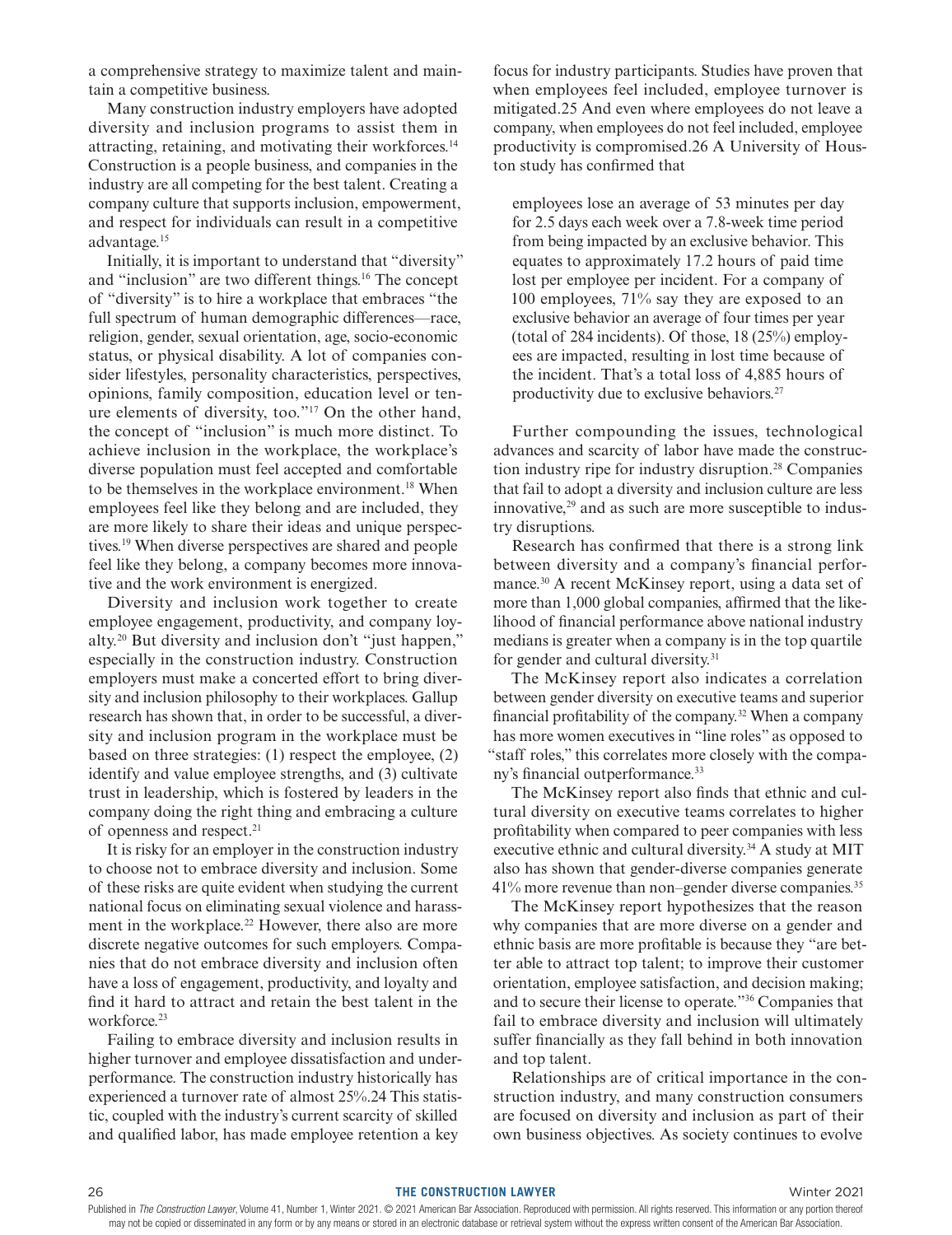and become more diverse, companies must adopt a more diverse company culture in order to foster new relationships. For these reasons, it makes good business sense for construction employers to focus on diversity and inclusion. To attract clients, construction employers must be able to relate to those clients and their employees and cultures.

Additionally, clients in the construction industry are seeking out construction partners that are innovative and will focus their expertise towards designing and building high-performing facilities for the least cost. As previously mentioned, diverse and inclusive companies have the innovative advantage over those that do not embrace diversity and inclusion.

Clients are not the only focus. Construction participants should also be looking towards developing a diversity and inclusion culture in their supply chain ranks. The use of supplier diversity programs has been proven to have many advantages. Supplier diversity has been shown to increase a company's market share.<sup>37</sup> It also helps companies be more innovative, provides access to many more procurement channels, drives up competition, spurs economic growth in the community, and gives companies access to a whole new network of potential customers and suppliers.38 The community impacts of supplier diversity programs cannot be overemphasized. Minority businesses are more likely to create jobs and employ workers in minority communities.<sup>39</sup>

#### Safety Risks

Understanding today's diverse construction workforce and creating a safety culture that is inclusive of diverse backgrounds are critical to the success of a construction safety program.

The stress of feeling excluded from a workplace culture has been shown to increase workplace accidents.<sup>40</sup> Safety at work can be impacted by "an employee's understanding of work and their relationship to their coworkers and employers; how they perceive dangers at work; how they adapt to those dangers; and how these understandings are similar and different from other groups of workers and the existing company culture."41 For these reasons, it is important for construction employers to make it their business to understand their workforce's cultural differences and how cultural background may influence worker behaviors.<sup>42</sup>

Overcoming language barriers, of course, is a vital piece of the safety puzzle. Multiple studies have recognized that language differences can render training ineffective.43 OSHA recognizes the importance of making sure employees can understand safety instructions. OSHA requires training and instructions, but there is no OSHA requirement that such information be conveyed and understood in English. For example, 29 C.F.R. § 1926.21(b)(2) states, "[t]he employer shall instruct each employee in the recognition and avoidance of unsafe conditions and regulations applicable to his

**Diverse and inclusive companies have the innovative advantage over those that do not embrace diversity and inclusion.**

work environment to control or eliminate any hazards or other exposure to illness or injury."44 The OSHA Training Standards Policy Statement dated April 28, 2010, states, "the terms 'train' and 'instruct,' as well as other synonyms, mean to present information in a manner that employees receiving it are capable of understanding."45 This is consistent with numerous other OSHA guidance statements.46 Courts likewise agree that an employer has not adequately communicated when it does not communicate rules to a non-English-speaking employee in a language he or she can understand.47

While breaking down language barriers is an important part of safety integration, just as important is understanding cultural aspects of integration.<sup>48</sup> When employers do not make it their business to understand the various cultures that make up their workforce, they can miss important differences within the workforce that may impact behaviors.49 These may include not recognizing various dialects within a language, levels of construction industry experience, or education.<sup>50</sup> Failing to recognize significant cultural or language challenges inherent in a diverse workforce can lead to lack of understanding by the workers and significantly increase the safety risk.

Further complicating safety issues is the interaction between the industry and immigrants. Take this example: In July 2005, flyers appeared in both English and Spanish on a site in North Carolina announcing to a group of contract workers that a mandatory workplace safety meeting sponsored by OSHA was to be held later that day, along with the free donuts and coffee.<sup>51</sup> At the end of the day, 48 immigrant workers attended the meeting. Unfortunately for them, it was really a sting operation conducted by U.S. Immigration and Customs Enforcement, and the workers were arrested.<sup>52</sup> The message to immigrants: OSHA safety training can lead to their arrest and deportation. Discouraging attendance makes the jobsite less safe, of course, and OSHA did not approve.<sup>53</sup> Nevertheless, the law does not afford immigrants the same levels of protection as other laborers. The Supreme Court held in *Hoffman Plastic Compounds, Inc. v. NLRB* that undocumented workers are not entitled to the protections of the National Labor Relations Act.<sup>54</sup> Working to balance the concerns of these immigrants with the need for safety training and safe onsite practices is necessary to cultivate a safe work environment.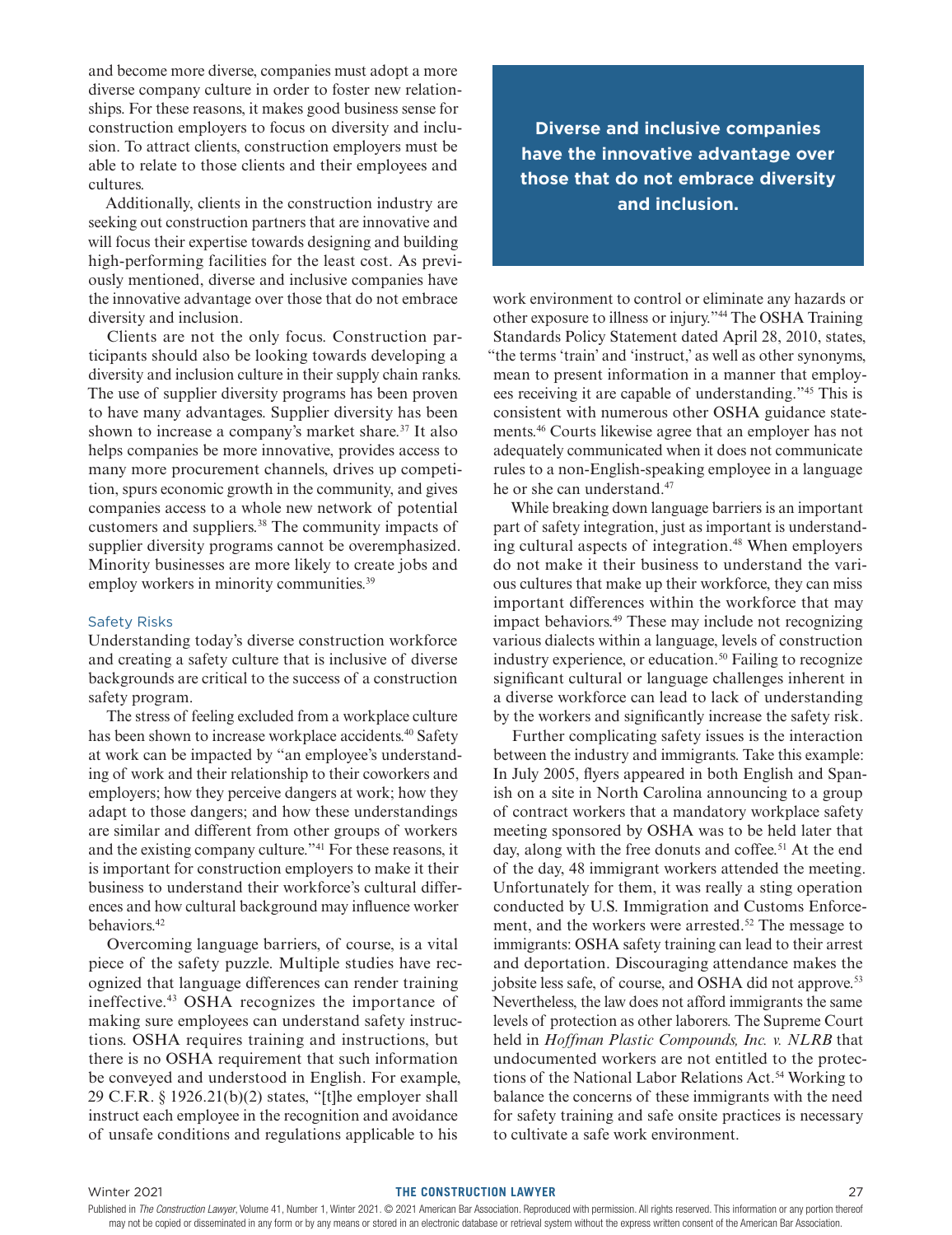It is also vitally important for the construction industry to break away from the past culture of perceived "male toughness."55 Today's construction workforce is made up of people of various age groups, sexes, body types, and physicality. The construction workforce is also made up of many baby boomers who, as they age, are potentially more prone to injuries.<sup>56</sup> "Perceived male toughness" can be detrimental to the workplace's ability to work safely, due to the stigma it can create. For example, workers trying to fit in and be "tough" may overexert themselves and get hurt. They may be afraid to speak up when critical safety issues are present (e.g., the lack of personal protective equipment that fits their body type). $57$ 

The results of companies creating an inclusive culture where it is okay, and expected, to speak up about any safety issue encountered or witnessed on the project site without fear of retaliation or harassment are safer worksites.<sup>58</sup>

#### Legal Risks

A common misconception is that increased diversity leads to a reduced risk of antidiscrimination claims. But diversity alone focuses only on numbers, rather than the people, and diversity without inclusion may have little impact on reducing such claims. Suppose an organization suffers from a culture unwelcoming to people of color. The company, recognizing a problem, might react by hiring more people of color. But if done without a concerted effort to include people of color into the broader workforce culture, then the organization is merely adding more targets of hostility. Instead, reducing the risk of antidiscrimination lawsuits depends upon changing the culture so that all feel welcome, included, and able to participate.

The research reflects that companies that not only hire diverse workforces but also implement successful plans to address bias and promote inclusion are more successful in mitigating legal risk. Traditional tools have included diversity training to reduce bias on the job, hiring tests and performance ratings to reduce bias in hiring and promotions, and creation of grievance systems.59 The *Harvard Business Review* describes these as tools "designed to preempt lawsuits by policing managers' thoughts and actions" but explains that "studies show that this kind of force feeding can activate bias rather than stamping it out."60 Instead, interventions like "college recruitment, mentoring programs, self-managed teams, and task forces have boosted diversity in business."61 These latter tools address the bias in the culture itself, rather than manage only the symptoms of that bias.

Of course, there are numerous laws designed to combat discrimination. The Equal Pay Act prohibits employers from paying different wages based on gender.<sup>62</sup> Title VII of the Civil Rights Act of 1964 prohibits discrimination based on race, color, religion, gender, or national origin.63 The Age Discrimination in Employment Act prohibits employers from discriminating on the basis of age.<sup>64</sup> The Rehabilitation Act of 1973 prohibits employment

discrimination on the basis of disability by the federal government, along with federal contractors with contracts of more than \$10,000.<sup>65</sup> The Immigration Reform and Control Act of 1986 prohibits discriminating against anyone (except unauthorized immigrants) on the basis of national origin or citizenship status.<sup>66</sup> And the Americans with Disabilities Act of 1990 prohibits discrimination based on real or perceived physical or mental disabilities.<sup>67</sup> In other words, if employers cannot stamp out bias or discrimination, they run the risk of violating numerous antidiscrimination laws.

On the flip side, one of the great benefits of increased diversity and inclusion is that the resulting diversity of opinion enhances group decision making, which can in turn reduce legal risk. A recent study published in the *Journal of Corporate Finance* found that companies "with greater female board participation experience significantly fewer environmental lawsuits."68 The study found that for every additional woman appointed to a corporate board, the company experienced an average 1.5% reduction in litigation risk.<sup>69</sup> Research related to other types of lawsuits appears to be limited. But if it is true that better diversity and inclusion lead to better decision making, then perhaps the reduction in litigation risk will persist across different types of litigation.

## Reputational Risks

While there are certainly many legal risks for companies that do not embrace diversity and inclusion, the reputational aftermath of being viewed as a company that does not support diversity and inclusion can ruin a business. A company's reputation for diversity and inclusion impacts its ability to attain and retain the best talent. It is also highly scrutinized by clients, potential clients, suppliers, investors, and regulators.70

More than a few companies and institutions in the United States have recently experienced severe reputational impacts to their organizations because they allowed—or turned a blind eye to—a culture of harassment, as opposed to being focused on inclusion. One example is the Harvey Weinstein Hollywood sexual harassment scandal that resulted in Mr. Weinstein being removed from his own company, bankruptcy, and multiple civil lawsuits that are currently being handled by the company's insurers.71 Another example was at Michigan State University, where the gymnastics team physician, Larry Nassar, was able to sexually abuse his gymnast patients for years unchecked, with the University administration not taking action on many complaints it received during his tenure.72 The Michigan State University scandal resulted in the removal of the University athletic director; the removal of the president of the university, Lou Anna Simon; the imprisonment of Larry Nassar; the removal of the interim president of the university, John Engler; multiple civil lawsuits; hundreds of thousands of dollars in settlements; continued federal investigations; and criminal charges.73 Scandals like Weinstein's and

Published in The Construction Lawyer, Volume 41, Number 1, Winter 2021. © 2021 American Bar Association. Reproduced with permission. All rights reserved. This information or any portion thereof may not be copied or disseminated in any form or by any means or stored in an electronic database or retrieval system without the express written consent of the American Bar Association.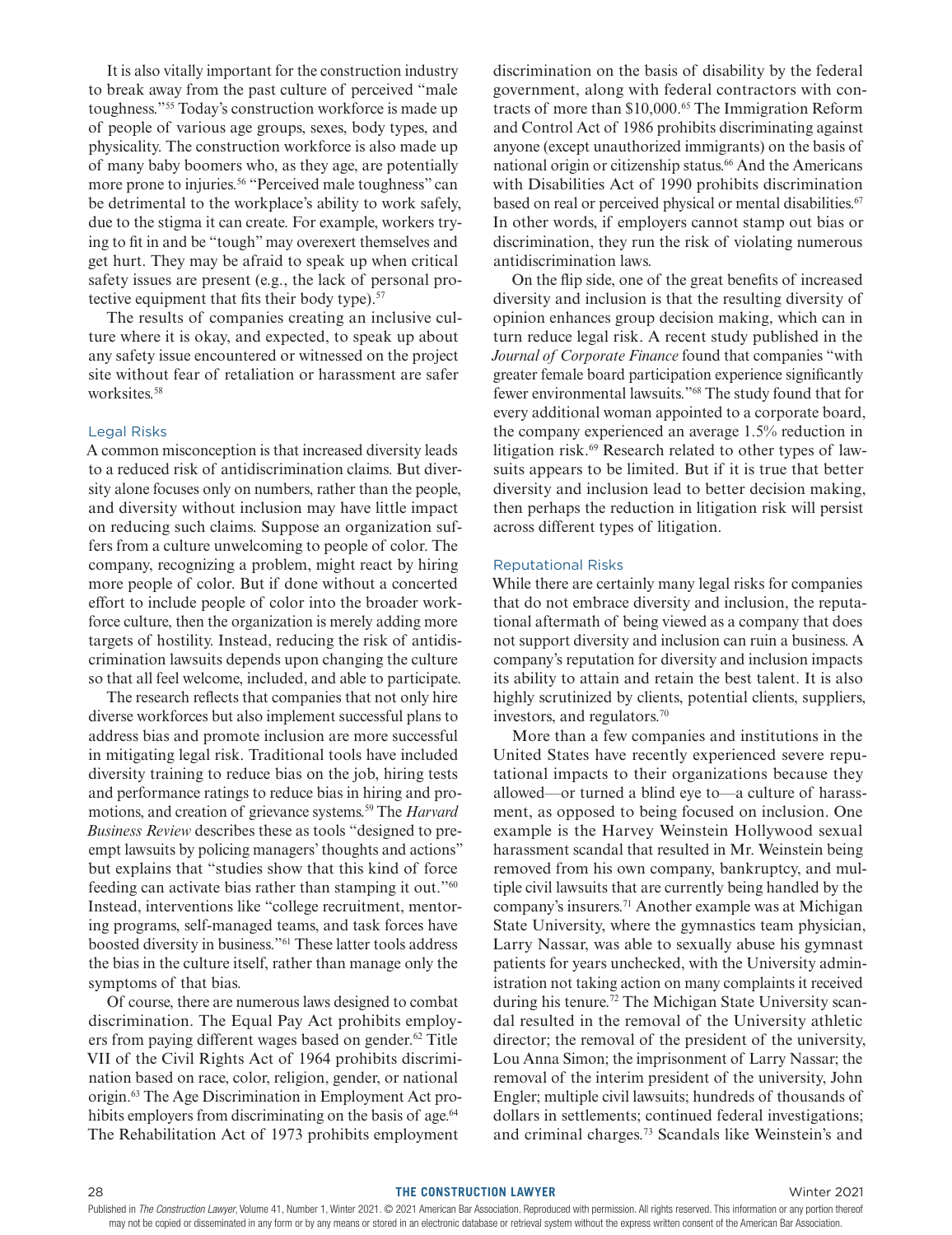Michigan State's have been the impetus that has spurred the international "#MeToo" movement.74 These scandals have increased the focus and scrutiny on a business's culture to a heightened level in the current economy.

Another highly publicized scandal that illustrates the impact of reputation on a business's profitability involves Uber. In 2017, the spotlight shown on Uber when a former employee, Susan Fowler, a company engineer, complained in a social media blog about sexual harassment from a manager who was being protected by the human resources department.<sup>75</sup> Subsequently, more information surfaced about improprieties by the CEO of the company himself, who allegedly gave advice to others on how to approach co-workers for sex and was caught on video berating employees. The board of the company, after investigating, made some drastic changes, including hiring a new CEO and a diversity and inclusion officer.<sup>76</sup> But the damage at that point had been done, with customers starting a campaign to delete the app from their devices (#DeleteUber).77 The company has been trying to rehabilitate itself ever since. This harassment scandal, followed by some other scandals the company subsequently experienced (related to accidents and crimes) still severely impacts the company's business and continues to turn away many customers.78 In 2018, the company posted \$1.8 billion in losses. Its investor regulatory filings from the first quarter of 2019 reveal a company that admits these scandals are still impacting it and are likely to have a continued impact in the future.79

Google's parent company, Alphabet, was recently sued for allegations of shielding senior executives from accusations of sexual misconduct.<sup>80</sup> Google allegedly inconsistently applied its sexual misconduct policies, terminating low-level employees while retaining or paying enormous severance packages when senior executives were accused of the same behavior.<sup>81</sup> This led not only to litigation, but to a global protest where thousands of Google employees walked out of their offices at untold costs to company productivity.82 In the end, Google ended its forced arbitration policy and promised to provide more transparency around sexual harassment investigations.<sup>83</sup>

The law firm Jones Day has faced and continues to face multiple lawsuits alleging its compensation and employment practices are discriminatory against women.<sup>84</sup> McDonald's has faced three EEOC complaints for sexual harassment in the last three years.<sup>85</sup> Papa John's Pizza CEO and founder faced accusations of both racism and allegedly entering into confidentiality agreements with at least two women, one of whom accused him of sexual harassment.<sup>86</sup> Fox News paid \$2.5 million to settle sexual harassment claims made by a frequent guest against a host.87 These are but a few of the many lawsuits and embarrassing stories that have arisen from alleged discrimination. And without commenting on the merits of any of these allegations, their existence alone can damage these companies' reputations in the market and their relationships with customers.

# **Legal Challenges of Diversity and Inclusion Initiatives**

More and more companies are implementing diversity and inclusion initiatives, with the commendable goal of expanding opportunities for those who have been underrepresented. Communities, likewise, have implemented various programs for disadvantaged business programs, such as M/WBEs. But employers and government entities must be careful, as there are limits.

# Employer Diversity and Inclusion Initiatives

While an employer can consider minority status and sex in recruiting and outreach efforts, "individual employment decisions must be made without regard to protected statuses."88 Employers must balance their efforts to create more diversity and inclusion with the laws governing acceptable hiring practices.

When affirmative action programs started in the 1960s in an effort to help offset the historical imbalances experienced by people of color in the workforce, these practices had to pass scrutiny under Title VII of the Civil Rights Act of 1964. As noted above, Title VII prohibits employers from discriminating against employees on the basis of sex, race, color, national origin, and religion.<sup>89</sup> In 1979, the Equal Employment Opportunity Commission issued guidelines to help employers institute affirmative action programs without exposing them to affirmative action liability.<sup>90</sup> A voluntary affirmative action program complies with Title VII if "(1) an analysis reveals that existing or contemplated employment practices are likely to cause an actual or potential adverse impact; (2) a comparison between the employer's workforce and the appropriate labor pool reveals that it is necessary to correct the effects of previous discriminatory practices; and (3) a limited labor pool of qualified minorities and women for employment or promotional opportunities exists due to historical restrictions by employers, labor organizations, or others."91

In *United Steelworkers v. Weber*, the Supreme Court addressed the permissible scope of voluntary affirmative action programs.92 In *Weber*, the union and business entered into a collective bargaining agreement that included a plan to combat "racial imbalances" in the business's predominately white employees.<sup>93</sup> The plan reserved 50% of the slots for a training program to black employees, and Weber, who was denied admission to the program, asserted he had been discriminated against because he was white.<sup>94</sup> The Supreme Court upheld the plan, establishing what is now known as the *Weber* criteria: (1) the plan must be remedial in nature, designed to break down patterns of racial segregation in occupations typically closed to minorities; (2) it must not unnecessarily impede the interests of white employees; and (3) it must be temporary, aimed at achieving racial balance and not maintaining it.95

Subsequent cases found that programs that failed to adhere to the *Weber* criteria violated Title VII. In *Taxman v. Piscataway Board of Education*, the Third Circuit struck down a program designed to promote "racial diversity"

#### Winter 2021 **THE CONSTRUCTION LAWYER** 29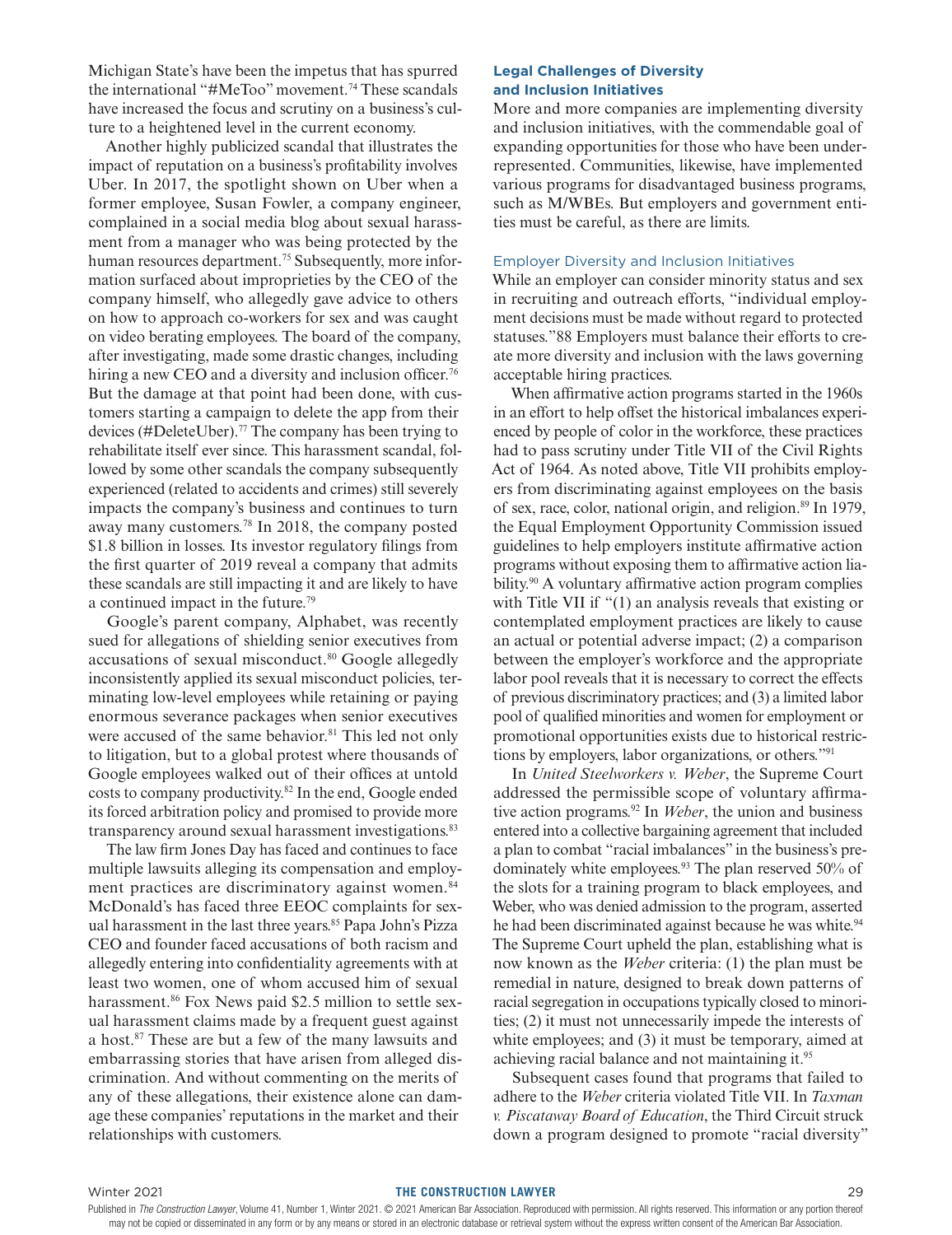**Counteracting subconscious bias is typically a two-step process: employees need to be made aware of their implicit biases, and then some active intervention must follow.**

that resulted in a black teacher being retained over a white teacher who was laid off.96 The teachers were equally qualified and with equal seniority, but the board chose to retain the black teacher to help maintain a "culturally diverse" faculty.97 The Third Circuit found that the plan that led to this outcome allowed the board to grant racial preferences by whim, was not temporary, and resulted in a severe loss to the interest of white employees—namely, job loss.98 Likewise, in *Cunico v. Pueblo School District No. 60*, the Tenth Circuit struck down a program with goals of creating "a diverse, multi-racial faculty and staff" and "equity for all individuals through equal opportunity employment policies and practices" because there was no evidence the goals were necessary to remedy past discrimination.<sup>99</sup>

It was not until 2003, in the Supreme Court's decision in *Grutter v. Bollinger*, which dealt with the University of Michigan Law School's admissions policy, that the Supreme Court for the first time recognized "diversity" as a compelling state interest.<sup>100</sup> The Court relied on multiple amicus briefs that argued that racial diversity in the student body would lead to better-prepared students in an increasingly global marketplace.<sup>101</sup> The Seventh Circuit, relying on *Grutter*, upheld an affirmative action program in the Chicago Police Department, arguing that there was also a compelling interest in having a diverse police force protecting a racially divided city like Chicago.<sup>102</sup>

It thus seems that the law is trending toward recognizing that diversity is a value in and of itself, and that programs designed to promote diversity are surviving scrutiny. That said, the safest route to take if a company is looking to implement a diversity program that will affect hiring, training, etc. is to recognize the historical imbalance the program is trying to address, limit negative impacts on nondisadvantaged employees, and view the program as temporary or otherwise being reevaluated regularly to ensure it remains tailored.

# Government Diversity and Inclusion Initiatives

Federal, state, and local governments have also implemented laws to promote diversity and inclusion. Some of those laws are explicitly directed at the construction industry to support hiring of diverse contractors and subcontractors on government construction projects. These include the Disadvantaged Business Enterprise (DBE) Program and the Minority and Women-Owned Business (M/WBE) Program. The laws governing government diversity and inclusion programs, including DBE and M/WBE programs, focus on the Constitution rather than Title VII. Notably, federal programs enacted by Congress are treated differently than programs created by states and municipalities.

The first key case dealing with DBE programs is the Supreme Court's decision in *Fullilove v. Klutznick*, which held that a congressional program requiring a certain percentage of federal construction grants be awarded to minority contractors did not violate equal protection.<sup>103</sup> *Fullilove* dealt with the minority set-aside contained in the Public Works Employment Act of 1877.104 The act was designed to boost the economy by spurring investment in public works projects but contained a requirement that at least 10% of grants were to go to minority business enterprises. The Court found that under section five of the Fourteenth Amendment, Congress was blessed with a special remedial power to enforce equal protection guarantees.105 As such, the Court gave great deference to Congress's determination that it needed the set aside after it concluded that traditional procurement processes could perpetuate the effects of past discrimination.<sup>106</sup> The Court also noted that waivers could be sought and obtained where minority businesses were not available to fill the  $10\%$  requirement.<sup>107</sup> Thus, given the Court's deference and the ability to circumvent the requirement if it could not be met, the Court held that the Act was a valid exercise of Congress's broad remedial power.

In contrast, the City of Richmond's minority business enterprise program was struck down by the Supreme Court in *City of Richmond v. J.A. Croson Company*. 108 There, the city of Richmond, Virginia, required prime contractors to subcontract at least 30% of the dollar amount of the contract to one or more minority business enterprises.<sup>109</sup> The plan declared that it was remedial in nature and would be in effect for five years.<sup>110</sup> Proponents noted in part that the general population of Richmond was 50% black, but only 0.67% of Richmond's prime construction contracts had been awarded to minority businesses in the five years prior to enactment.111 The Supreme Court began its analysis by distinguishing *Fullilove* and explaining that states and municipalities are not given the same remedial powers by the Constitution as Congress.112 Indeed, section one of the Fourteenth Amendment is an explicit constraint on states and their political subdivisions.<sup>113</sup> Applying a strict scrutiny standard, the Supreme Court found the justifications from the race distinctions used in Richmond's plan were lacking.114 As justification, Richmond stated that it was attempting to remedy discrimination in the construction industry as a whole and pointed to the disparity between the overall population of Richmond and the number of contracts awarded to minority businesses.<sup>115</sup> But the Supreme Court held that Richmond needed to tailor the

#### 30 **THE CONSTRUCTION LAWYER** Winter 2021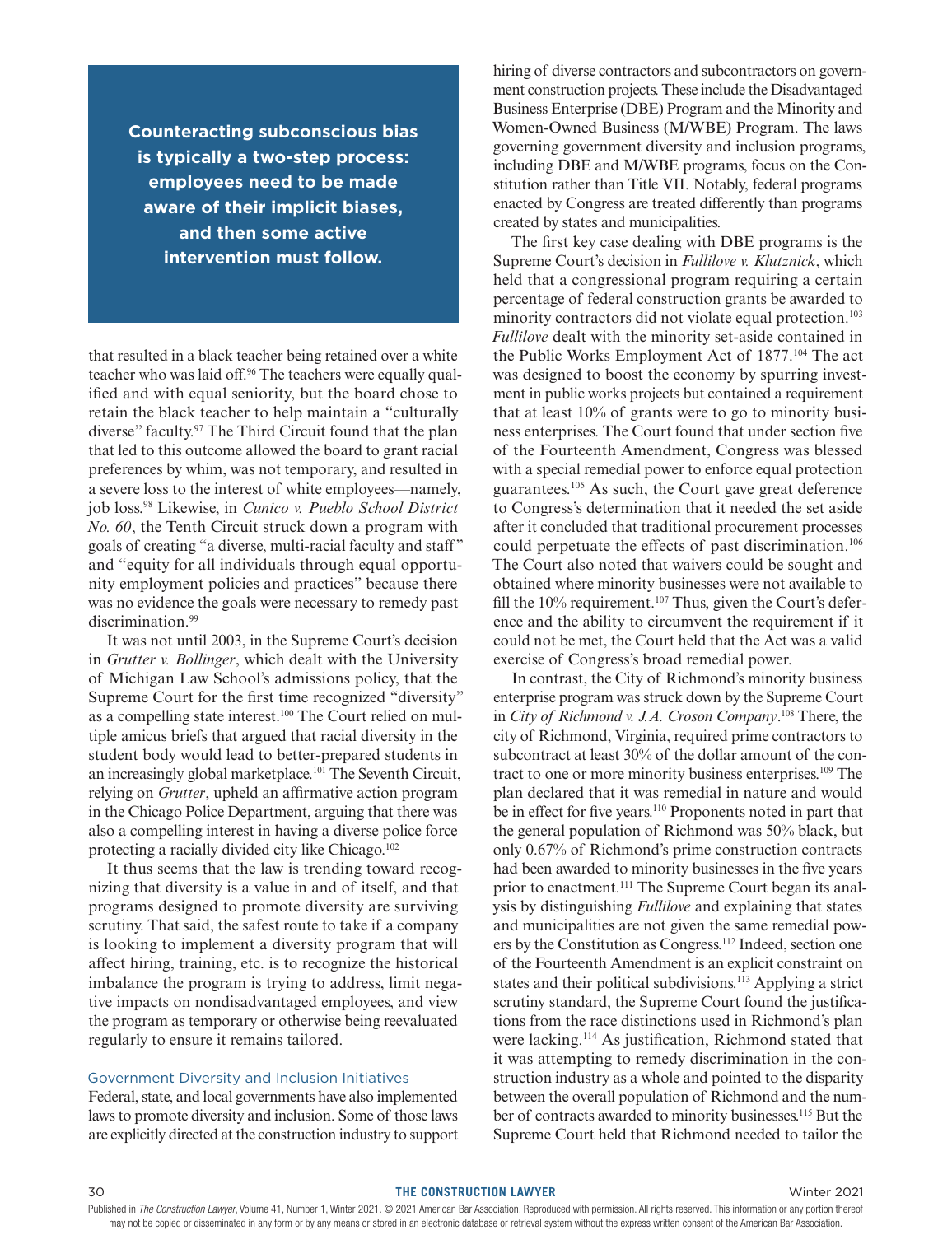program to specific discrimination in Richmond's construction market.<sup>116</sup> For example, Richmond needed to analyze the percentage of minority businesses available and qualified for the specific work at issue and compare that number to the number of contracts awarded.<sup>117</sup> Richmond could then potentially set the program to remedy that gap. But the 30% quota required by Richmond was not narrowly tailored to remedy the specific discrimination at issue and was struck down.<sup>118</sup>

The result of *Croson* is that states and municipalities must tie their DBE and M/WBE programs to specific data identifying disparities, and then tailor their programs to address those disparities. Such programs are lawful but must be carefully implemented to pass muster.

# **Recommendations**

## Practical Tips

This section reflects the collective experiences of the authors, but by no means should be considered exclusive. That said, here are several recommendations your company could consider.

- *Engage a consultant.* When clients need an expert on the law, they call a lawyer. Likewise, there are trained professionals that specialize in working with companies to improve their diversity and inclusion initiatives. These professionals can work with you to perform a "cultural audit" and recommend policy enhancements and other initiatives to help you build a more diverse and inclusive workforce.
- *Participate in implicit bias training.* As discussed below, we all have biases that we cannot see. Though a consultant may be able to help you with this, consider asking your staff to participate in implicit bias training. Harvard University's Project Implicit is online and available to anyone and can be found at https://implicit.harvard.edu/implicit/takeatest.html.
- *Examine your hiring practices.* Consider advertising your positions with different organizations. When hiring lawyers, for example, post your positions with bar associations focused on specific affinity groups. Also, expand the schools you recruit from, and consider including historically black colleges and universities.
- *Create a mentoring program.* One of the challenges the diverse employee faces is finding a sponsor to help him or her advance. Create a program to pair employees and foster this sponsorship.
- *Create an intern program.* Intern programs help create a pipeline of new diverse talent into your industry. Look to your local high schools, trade schools, or universities to provide opportunities for those looking to work in construction.
- *Allow employees to honor other religious observances.* We are a nation of many peoples, with a variety of diverse faiths and backgrounds. Recognize that your organization likely is made of differing faith

traditions, and establish policies allowing your employees to practice those traditions fully.

• *Acknowledge awareness days and months.* Acknowledge observances, such as Black History Month, International Women's Day, Asian Pacific American Heritage Month, and many others. For example, at the start of each observance, send a note to your employees recognizing the occasion and noting why it matters.

# The Importance of Implicit/

# Unconscious Bias Training

Implicit/unconscious bias is much more prevalent in the workplace than conscious bias.119 Unconscious biases are less overt but can nevertheless have a severe impact on company culture, diversity, and employee morale.<sup>120</sup>

To implement a successful diversity and inclusion program, companies have found that implicit bias training is an important first step to begin to cultivate a culture of understanding and inclusiveness. Companies have found that the introduction of such training "open[s] a dialog around more inclusive language and behavior."121 These companies realize that "[i]nclusion, unfortunately, doesn't just happen" and to truly create an inclusive environment, it takes a concerted effort.<sup>122</sup> Employees must be trained to understand exactly how their implicit biases impact the inclusive environment in order to break down barriers.<sup>123</sup>

Counteracting subconscious bias in the workplace typically is a two-step process: employees need to initially be made aware of their implicit biases, and then some active intervention must follow so as to reduce the effects of any remaining bias.<sup>124</sup>

A recent *Forbes* article describes a tool that can be used to implement a successful unconscious training program.125 The tool is the acronym "UNBIAS," which is meant to remind companies that unbias training will not be successfully implemented without focus on the following six steps:126

- *"Understand":* In this step, the employer tries to determine the "key moments" when implicit bias occurs and tries to curb it at these moments.
- *"Notify"*: At this step, the leadership must commit to changing the culture and their own behaviors. If they are reluctant to change, they may need to be removed.
- *"Broaden":* In this step, the company should examine not just racial and gender bias, but other "'invisible' biases: mental disability, sexual orientation, socioeconomic status, familial status, etc."127
- *"Implement"*: At this step, the company, after understanding, notifying, and broadening, implements the cultural shift. "Once vulnerabilities are identified, processes are retooled and new norms are established, accountability must take center stage. Leave nothing to interpretation; spell out your policies as clearly as possible, and enforce them uniformly across the organization. No exceptions."128

#### Winter 2021 **THE CONSTRUCTION LAWYER** 31

Published in The Construction Lawyer, Volume 41, Number 1, Winter 2021. © 2021 American Bar Association. Reproduced with permission. All rights reserved. This information or any portion thereof may not be copied or disseminated in any form or by any means or stored in an electronic database or retrieval system without the express written consent of the American Bar Association.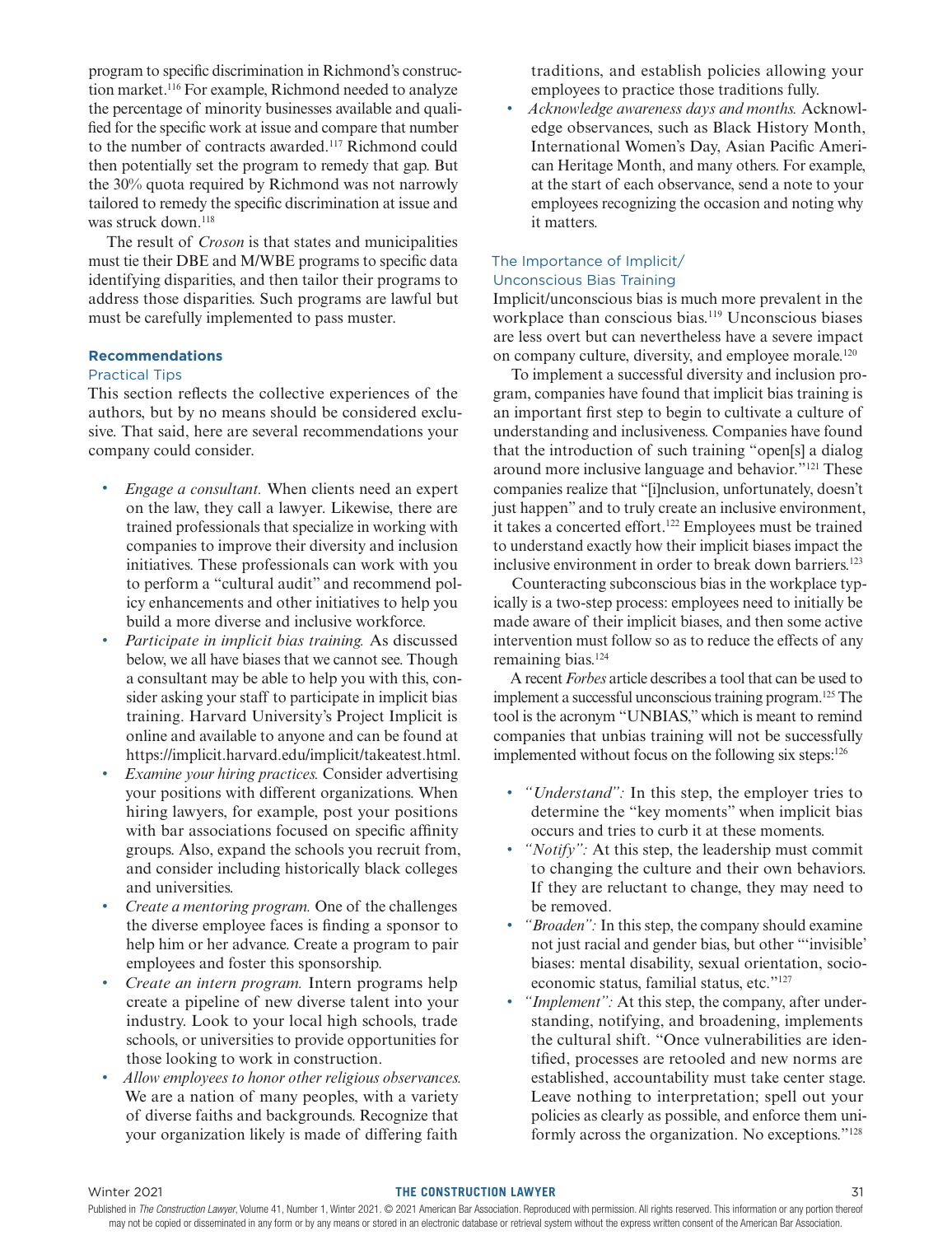- *"Analyze":* In this step, the company must measure the effectiveness of the implementation. Without measurement, there is no telling if the implementation has been successful.
- *"Survey":* In this step, the company surveys its employees to make sure they are feeling included and understood.129

Ultimately, it takes a committed leadership team, at every level, to make sure that the culture of diversity and inclusion is supported.<sup>130</sup>

To succeed, construction companies must continue to grow and adapt. In today's diversifying society, this means construction companies must recognize the importance of diversity and inclusion and work to build inclusive workforces welcoming to all. Doing so will ensure the construction industry remains ready and able to build the society of our future.

*Lance Currie is a partner with Carrington Coleman in Dallas, Texas. Based in Redwood City, California, Amy Iannone is DPR Construction's insurance leader. Claudia Mandato is an executive vice president with Lockton Companies in Kansas City, Missouri.*

#### **Endnotes**

1. Willis Towers Watson, Construction Risk Index 2017: Deconstructing Risk 19 (Apr. 2017), https://www. willistowerswatson.com/-/media/WTW/Insights/2017/04/construction-risk-index-wtw.pdf.

2. *QuickFacts U.S*, U.S. Census Bureau, https://www.census.gov/quickfacts/fact/table/US/LFE046217 (last visited May 28, 2019); *Women of Working Age*, U.S. Dep't of Lab. (2016), https://www.dol.gov/wb/stats/NEWSTATS/latest/demographics.htm#DistLFAgeSex.

3. *Labor Force Statistics from the Current Population Survey: 18. Employed Persons by Detailed Industry, Sex, Race, and Hispanic or Latino Ethnicity [2018]*, BUREAU OF LAB. STATS., U.S. Dep't of Lab., https://www.bls.gov/cps/aa2018/cpsaat18.htm (last modified Jan. 18, 2019) [hereinafter BLS 2018 Table 18].

4. *Labor Force Statistics from the Current Population Survey: 18. Employed Persons by Detailed Industry, Sex, Race, and Hispanic or Latino Ethnicity [2017]*, BUREAU OF LAB. STATS., U.S. Dep't of Lab. (Dec. 2018), https://www.bls.gov/cps/aa2017/ cpsaat18.htm (last modified Jan. 16, 2019) [hereinafter BLS 2017 Table 18].

5. *Compare* BLS 2018 Table 18, *supra* note 3, *with* BLS 2017 Table 18, *supra* note 4.

6. *Labor Force Statistics from the Current Population Survey: 11. Employed Persons by Detailed Occupation, Sex, Race, and Hispanic or Latino Ethnicity [2018]*, BUREAU OF LAB. STATS., U.S. Dep't of Lab., https://www.bls.gov/cps/aa2018/cpsaat11. htm (last modified Jan. 18, 2019).

7. *See Labor Force Characteristics by Race and Ethnicity, 2017*, BLS Reps., no. 1076 (U.S. Dep't of Lab., Aug. 2018), https://www.bls.gov/opub/reports/race-and-ethnicity/2017/home. htm.

8*.* AGC Diversity & Inclusion Council, AGC of Am., The

Business Case for Diversity & Inclusion in the Construction Industry 5 (2018), https://www.agc.org/sites/default/files/Files/ Advocacy/AGC%20Report%20on%20Biz%20Case%20for%20 D%26I%20FINAL%20OCT%202018\_Small.pdf.

9. *Id.*

10. Paul Becker, *Building Diversity and Inclusion in the Construction Industry*, Insights Blog (Mar. 16, 2018), https://blog.willis.com/2018/03/ building-diversity-and-inclusion-in-the-construction-industry/.

11. *See* AGC of AM., Preparing the Next Generation of Skilled Construction Workers: Workforce Development Plan (2015), https://www.agc.org/sites/default/files/Files/Communications/Workforce\_Development\_Plan. pdf.

13. Willis Towers Watson, *supra* note 1, at 24.

14. *See, e.g.*, *Giving the Industry a Nudge: Leading a Healthy Dialogue on Diversity and Inclusion*, DPR Constr. (Mar. 6, 2019), https://www.dpr.com/media/blog/women-in-construction-europe-2018; Scott Wittkop, *Building a Strong Industry for the Future: Workforce Diversity in Construction*, McCarthy Blog (Nov. 8, 2018), https://www.mccarthy.com/insights/ building-strong-industry-for-future; Brian Murray, *Why Diversity Is the Key to the Construction Industry's Future*, BRASFIELD & Gorrie Blog (Oct. 13, 2015), https://www.brasfieldgorrie. com/blog/why-diversity-is-a-key-to-the-construction-industrysfuture/; *Inclusion and Diversity*, GILBANE BLDG. Co., https:// www.gilbaneco.com/one-family/diversity-inclusion/ (last visited Aug. 12, 2019).

15. Shahrokh Shah, *A Recipe for Talent Management Success*, BMO Harris Bank (July 5, 2016), *available at* https://commercial.bmoharris.com/en/resource/engineering-construction/ business-strategy/recipe-talent-management-success/ (Discussing DPR Construction's Talent Culture with Mike Humphrey, DPR's Talent Manager).

16. Ella Washington & Camille Patrick, *3 Requirements for a Diverse and Inclusive Culture*, Workplace (Sept. 17, 2018), https://www.gallup.com/workplace/242138/requirementsdiverse-inclusive-culture.aspx.

- 17. *Id.*
- 18. *Id.*

22. *See, e.g.*, Me Too Movement, https://metoomvmt.org/ (last visited Aug. 12, 2019).

23. Washington & Patrick, *supra* note 16.

24. AGC Diversity & Inclusion Council, *supra* note 8.

- 25. *Id.*
- 26. *Id.*
- 27. *Id.* at 5.

28. Soren Kaplan, *Silicon Valley's Next Target: Disrupt the Construction and Real Estate Industries*, Inc. (Mar. 28, 2019), https://www.inc.com/soren-kaplan/silicon-valleys-next-targetdisrupt-construction-real-estate-industries.html.

29. AGC D&I Council, *supra* note 8, at 7 ("Facilitating a diverse and inclusive work landscape is at the core for cultivating successful innovation. How? By stepping out of norms.

<sup>12.</sup> *Id.*

<sup>19.</sup> *Id.*

<sup>20.</sup> *Id.*

<sup>21.</sup> *Id*.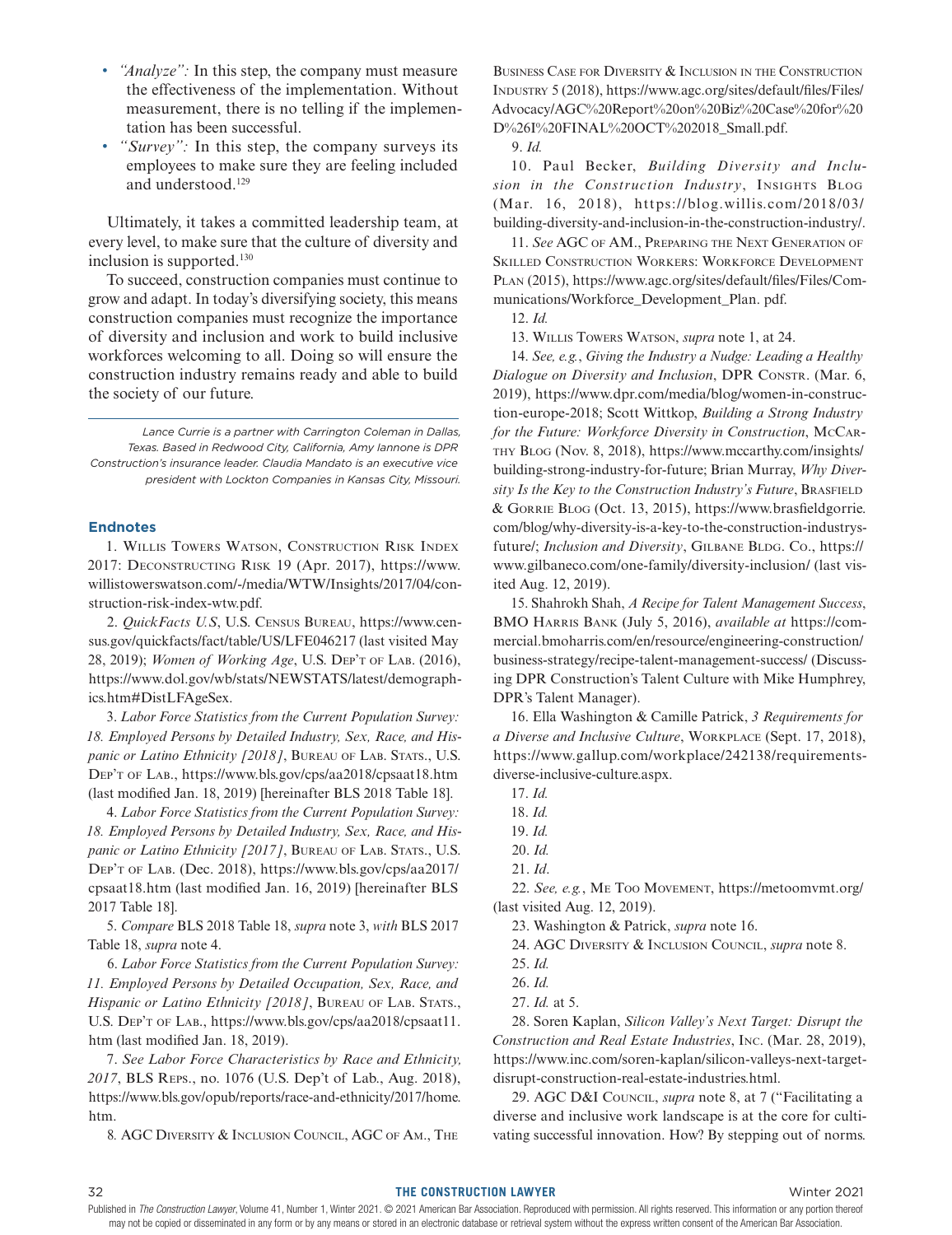Homogeneous teams may unknowingly develop products, technology or services that are designed to benefit one type of user, limiting their customer base. Investing the time and resources to develop diversity, the industry sparks invention outside the norm. It sparks true innovation.").

30. Vivian Hunt et al., McKinsey & Company, Delivering Through Diversity (Jan. 2018), https://www. mckinsey.com/business-functions/organization/our-insights/ delivering-through-diversity.

31. *Id.* at 8 exh. 1.

32. *Id.* at 10 & exh. 2 ("In our 2017 data set we found a positive correlation between gender diversity on executive teams and both our measures of financial performance: top-quartile companies were 21% were more likely than fourth quartile companies to outperform national industry peers on EBIT margin, but also were 27% more likely than fourth quartile companies to have industry-leading performance on longer-term value creation, as measured using economic profit margin (Exhibit 2)."). 33. *Id.*

34. *Id.* at 13 exh. 4.

35. AGC D&I Council, *supra* note 8, at 3 (citing Sara Fisher Ellison & Wallace P. Mullin, *Diversity, Social Goods Provision,*  and Performance, 23 J. of Econ. & MGMT. STRATEGY 465 (2014), https://economics.mit.edu/fles/8851).

36. Hunt et al., *supra* note 30, at 26.

37. AGC D&I Council, *supra* note 8, at 5 (citing Patrick Connaughton & Laura Gibbons, *Beyond Compliance: Top Supplier Diversity Programs Aim to Broaden Value Proposition,* The HACKETT GRP. (Sept. 19, 2019), https://weconnectinternational. org/images/supplier-inclusion/HackettGroup\_SupplierDiversity\_2016.pdf).

38. Roger Blumberg, *5 Advantages of Diversity in Your Supplier Base*, Jaggaer (Nov. 1, 2015) https://www.jaggaer. com/5-advantages-of-having-a-diverse-supplier-base/.

39. AGC D&I Council, *supra* note 8, at 5 (citing G. Whitfeld, *Supplier Diversity and Competitive Advantage: New Opportunities in Emerging Domestic Markets*, 11 Graziadio Bus. Rev. (2008), https://gbr.pepperdine.edu/2010/08/ supplier-diversity-and-competitive-advantage-new-opportunities-in-emerging-domestic-markets/).

40. *Id.* at 4 (citing Qian Chen & Thomas Mills, *Dynamic Interplay Between Safety Culture and Workplace Diversity*, http:// www.irbnet.de/daten/iconda/CIB20338.pdf).

41. *Id.* (citing M. Flynn, *Safety & the Diverse Workforce*  (Nov. 10, 2015), https://www.ncbi.nlm.nih.gov/pmc/articles/ PMC4641045/).

42. *Id.*

43. *See* Jayesh M. Rathod, *Danger and Dignity: Immigrant*  Day Laborers and Occupational Risk, 46 SETON HALL L. REV. 813, 827 (2016) (citing Nancy Nivison Menzel & Antonio P. Gutierrez, *Latino Worker Perceptions of Construction Risks*, 53 Am. J. Indus. Med. 179, 183 (2010); Tom O'Connor et al.*, Adequacy of Health & Safety Training Among Young Latino Construction Workers*, 47 J. Occupational & Env't Med. 272, 274 (2005); Glenn Pransky et al., *Occupational Risks and Injuries in Non-agricultural Immi*grant Latino Workers, 42 Am. J. INDUS. MED. 117, 120 (2002)).

44. 29 C.F.R. § 1926.21(b)(2) (2015).

45. Occupational Safety & Health Admin., U.S. Dep't of Lab., OSHA Training Standards Policy Statement (Apr. 28, 2010).

46. *See, e.g.*, OSHA Directive CPL 2-2-38(D) (1998) ("If the employees receive job instructions in a language other than English, then training and information to be conveyed under the [hazard communication standard] will also need to be in a foreign language").

47. *See, e.g.*, Modern Cont'l Constr. Co., Inc. v. OSHRC, 305 F.3d 43, 52 (1st Cir. 2002) (upholding determination that training was not "tailored to the needs of those employees with . . . limited understanding of English," including that "training materials were provided only in English, despite a large number of employees with limited English proficiency"); Star Brite Constr. Co., 19 O.S.H. Cas. (BL) 1687, 1695 n.12, 2001 WL 1668967 (2001) (noting that multiple employees had difficulty understanding English, and that there was no evidence work rules had been translated for these employees).

48. AGC D&I Council, *supra* note 8, at 4.

49. *Id.*

50. *Id.* (explaining that "employers may group all Hispanic immigrants into one community and fail to consider the significant diversity that exists within the Hispanic population—such as country of origin, primary language, time spent living in the U.S., job- or non-job-related stress, education level, and construction experience").

51. Steven Greenhouse, *Immigration Sting Puts 2 U.S. Agencies at Odds*, N.Y. Times, July 16, 2005.

52. *Id.*

53. *Id.*

54. 535 U.S. 137, 140 (2002).

55. AGC D&I Council, *supra* note 8, at 4.

56. *Id. See also* Gary Kaplan, *Don't Let the Shift*  Hit the Fan, XL CATLIN FAST FORWARD (Feb. 25, 2016), https://axaxl.com/fast-fast-forward/articles/ construction-demographics\_dont-let-the-shift-hit-the-fan.

57. AGC D&I Council, *supra* note 8, at 4 ("Historically, PPE has been designed based on measurements taken from male military recruits between 1950 and 1970. Consequently, the majority of safety clothing and equipment is not designed for a modern workforce that includes women, short-statured men and individuals with unique body shapes.").

58. *Id.*

59. Frank Dobbin & Alexandra Kalev*, Why Diversity Programs Fail*, Harv. Bus. J. (July–Aug. 2016), https://hbr. org/2016/07/why-diversity-programs-fail.

60. *Id.* 61. *Id.* 62. 29 U.S.C. § 206(d). 63. 42 U.S.C. § 2000e et seq. 64. 29 U.S.C. §§ 621–634. 65. *Id*. § 794. 66. 8 U.S.C. § 1324b. 67. 42 U.S.C. §§ 12101–12213.

68. Chelsea Liu, *Are Women Greener? Corporate Gender Diversity and Environmental Violations*, 52 J. Corp. Finance 119 (2018), https://aicd.companydirectors.com.au/-/media/cd2/

#### Winter 2021 **THE CONSTRUCTION LAWYER** 33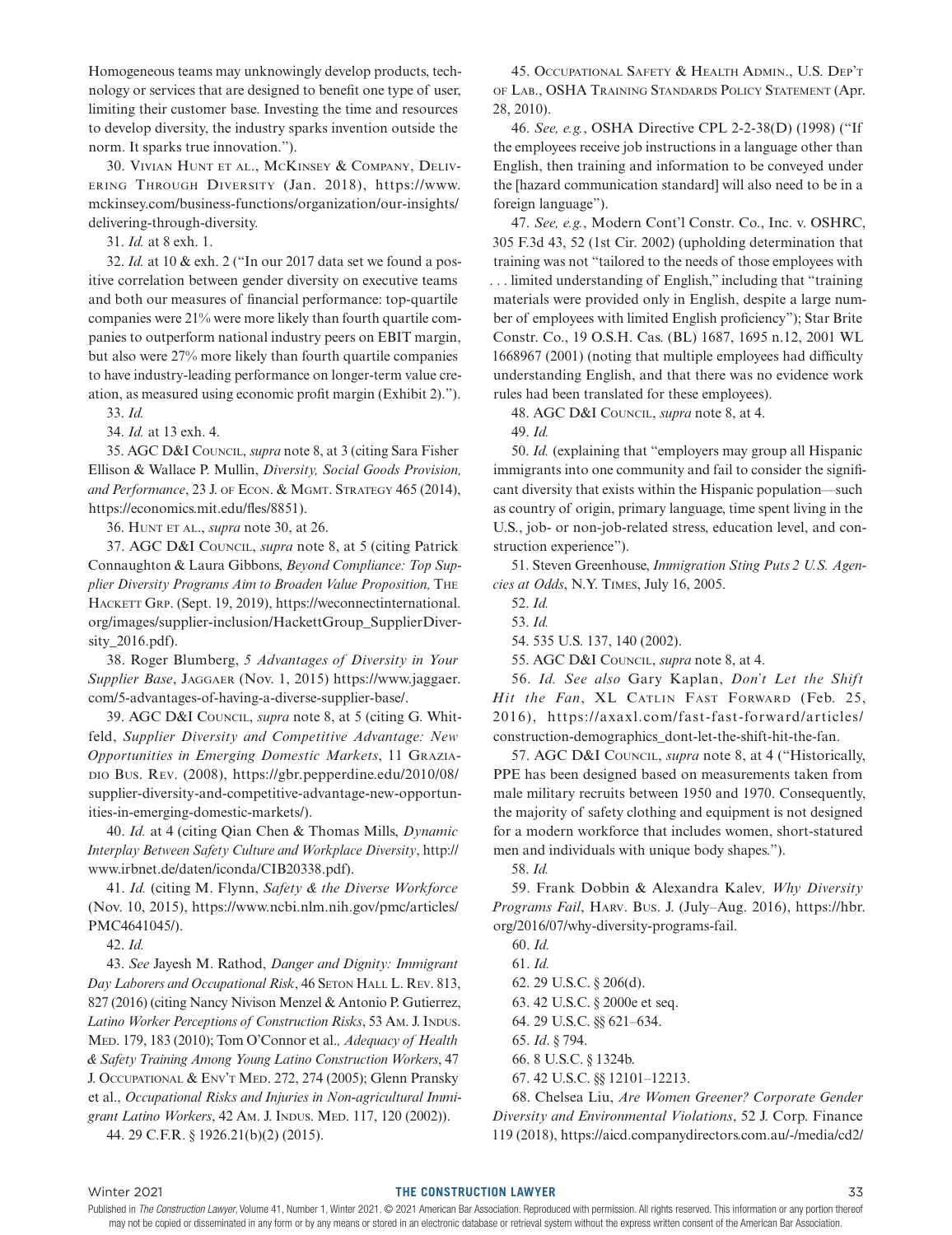resources/advocacy/board-diversity/pdf/are-women-greener.ashx 69. *See id.*

70. PwC, *Opening up on Diversity: Getting to Grips with the Reputational Risks* (2017), https://www.pwc.com.au/financialservices/opening-up-on-diversity-mar17.pdf.

71. Eriq Gardner, *Weinstein Civil Suits: A Rather Unsettled \$44 Million Settlement*, Hollywood Rep. (June 7, 2019), https:// www.hollywoodreporter.com/thr-esq/weinstein-civil-suits-arather-unsettled-44-million-settlement-1215704.

72. Associated Press, *Michigan State Blasted in Federal Report for Failure to Stop Larry Nassar*, NBC News (Jan. 31, 2019), https://www.nbcnews.com/news/us-news/michigan-stateblasted-federal-report-failure-stop-larry-nassar-n965216.

73. *Id*.

74. #M*eToo: Harvey Weinstein Moves Thousands to Tell Their Own Stories of Abuse*, The Lily (Oct. 16, 2018), https:// www.thelily.com/metoo-harvey-weinstein-case-moves-thousands-to-tell-their-own-stories-of-abuse/.

75. *See* Megan Belcher et al., *Lessons on Culture and Leadership from Uber's Ethics and Compliance Struggles*, 36 ACC Docket, no. 1, Jan.–Feb. 2018, at 40.

76. Rex Crum, *Uber Stumbles: Can the Ride-Sharing Company Repair Its Reputation Once and for All?*, Mercury News (July 23, 2018), https://www.mercurynews.com/2018/07/23/ uber-stumbles-can-the-ride-sharing-company-repair-its-reputation-once-and-for-all/.

77. Johana Bhuiyan, *Uber's Past Is Still Haunting Its Business*, L.A. Times (Apr. 11, 2019), https://www.latimes.com/ business/la-fi-tn-uber-initial-public-offering-20190411-story. html.

78. *Id.*

79. *Id.* ("Our workplace culture and forward-leaning approach created significant operational and cultural challenges that have in the past harmed, and may in the future continue to harm, our business results and financial condition," the filing says. "Our focus on aggressive growth and intense competition, and our prior failure to prioritize compliance, has led to increased regulatory scrutiny.").

80. Jillian D. Onfro*, Alphabet's Board Sued for Role in Allegedly Covering up Sexual Misconduct by Senior Execs*, CNBC (Jan. 10, 2019), https://www.cnbc.com/2019/01/10/alphabetsboard-sued-for-covering-up-sexual-misconduct-.html.

84. Mike Leonard, *Jones Day Ex-Partner Settles Suit over "Fraternity" Culture*, Bloomberg Law (June 17, 2019), https:// news.bloomberglaw.com/business-and-practice/jones-day-expartner-settles-her-suit-over-fraternity-culture; Meghan Tribe, *Three Plaintiffs in Jones Day Gender Bias Suit Reveal IDs*, Bloomberg Law (June 25, 2019), https://news.bloomberglaw. com/business-and-practice/three-plaintiffs-in-jones-day-gender-bias-suit-reveal-identities?context=search&index=1.

85. Richard Gonzales*, McDonald's Facing New Charges of Sexual Harassment*, NPR, May 21, 2019.

86. Lisa Fickenscher*, Papa John's Founder Admits to Deal with Woman Accusing Him of Sexual Harassment*, N.Y. Post, Oct. 1, 2018.

87. *See* Cortes v. 21st Century Fox Am., Inc*.*, No. 18-0414- CV, 751 F. App'x 69, 71 (Oct. 1, 2018).

88. Patrick D. Smith & Katherine E. Anderegg, *Employer Diversity Initiatives*, For the Def., Jan. 2018, at 56, 57.

89. 42 U.S.C. § 2000e et seq.

90. Affirmative Action Appropriate Under Title VII of the Civil Rights Act of 1964, as amended, 29 C.F.R. § 1608 (2004).

91. Smith & Anderegg, *supra* note 88, at 57.

92. 443 U.S. 193 (1979). 93. *Id.* at 198.

95. *Id.* at 208–09; *see also* Johnson v. Transp. Agency, 480 U.S. 616 (1987) (upholding an employer taking gender into account as one factor in promotional decisions in a male-dominated job classification).

96. 91 F.3d 1547, 1550–52 (3d Cir. 1996).

97. *Id.* at 1551–52.

98. *Id.* at 1564.

99. 917 F.2d 431, 437 n.3, 439–40 (10th Cir. 1990).

100. 539 U.S. 306, 328 (2003).

101. *Id.* at 330.

102. Petit v. City of Chi., 352 F.3d 1111, 1114–18 (7th Cir. 2003).

103. 448 U.S. 448, 454, 490–92 (1980).

104. *Id.* at 454. 105. *Id.* at 476–78. 106. *Id.* at 478. 107. *Id.* at 488. 108. 488 U.S. 469 (1989). 109. *Id.* at 477. 110. *Id.* at 478. 111. *Id.* at 479–80. 112. *Id.* at 486–93. 113. *Id.* at 490. 114. *Id.* at 499–500. 115. *Id.* 116. *Id.* at 501–02. 117. *Id.* 118. *Id.* at 499–506.

119. See Unconscious Bias, U. CAL. S.F. OFF. OF DIVERSITY & Outreach, https://diversity.ucsf.edu/resources/unconsciousbias (last visited Aug. 12, 2018); *see also* Jessica Nordell, *Is This How Discrimination Ends?*, THE ATLANTIC (May 7, 2017), https://www.theatlantic.com/science/archive/2017/05/ unconscious-bias-training/525405/.

120. *See Unconscious Bias*, *supra* note 119 (discussion by Renee Navarro, Vice Chancellor, Diversity and Outreach, UCSF).

121. Cathy Chatfield-Taylor, *Workforce Diversity in Construction Improves Productivity and Profits*, REDSHIFT (June 27, 2018), https://www.autodesk.com/redshift/ workforce-diversity-in-construction/.

122. *Id.*

123. *See id.*

124. Linda R. Tropp & Rachel D. Godsil*, Overcoming Implicit Bias and Racial Anxiety*, Psych. Today (Jan. 23, 2015),

<sup>81.</sup> *Id.*

<sup>82.</sup> *Id.*

<sup>83.</sup> *Id.*

<sup>94.</sup> *Id.* at 199–200.

Published in The Construction Lawyer, Volume 41, Number 1, Winter 2021. © 2021 American Bar Association. Reproduced with permission. All rights reserved. This information or any portion thereof may not be copied or disseminated in any form or by any means or stored in an electronic database or retrieval system without the express written consent of the American Bar Association.